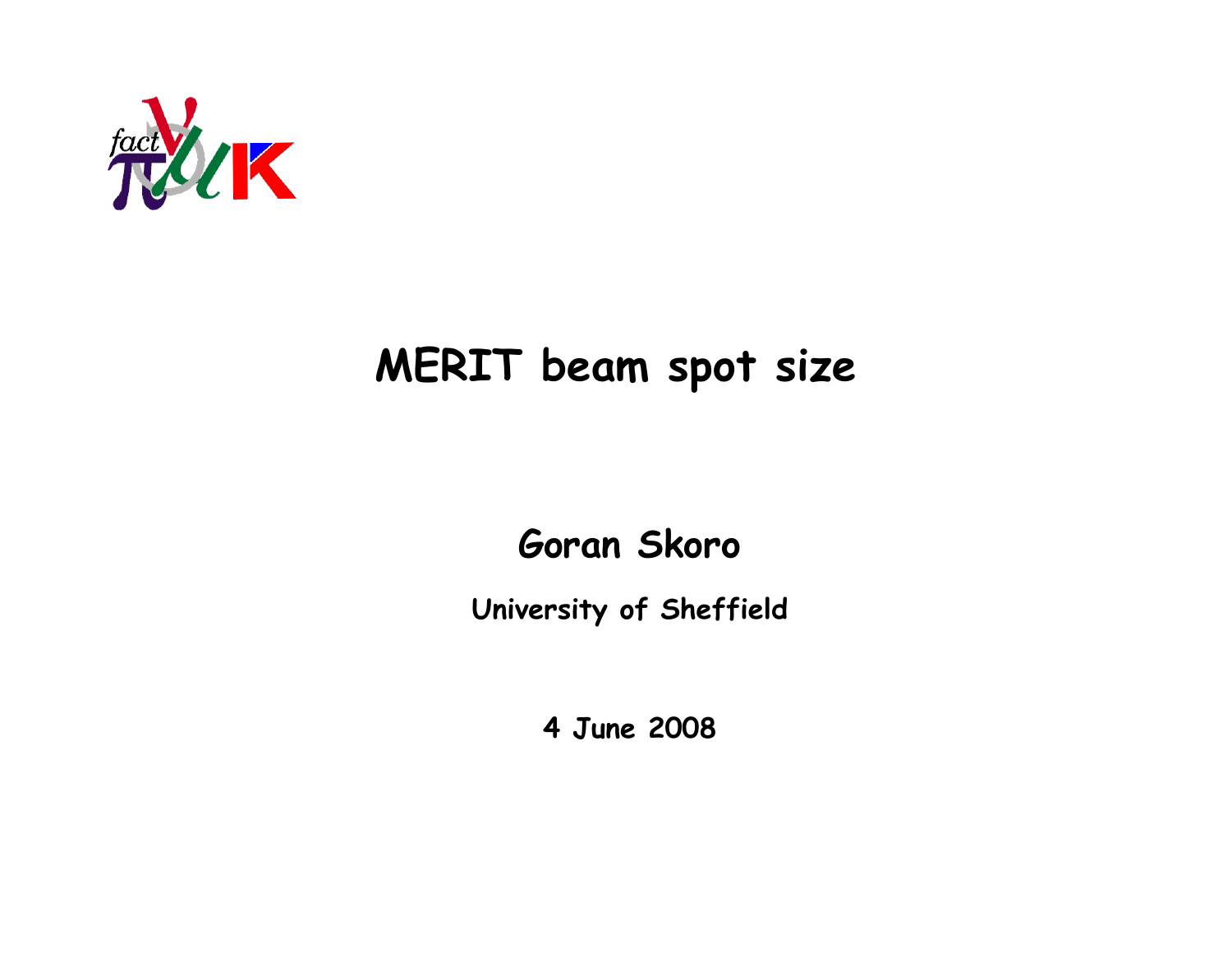

We have 3 beam 'cameras' -> 3 images for every beam pulse

similarly for Y.

*i*

similarly for Y.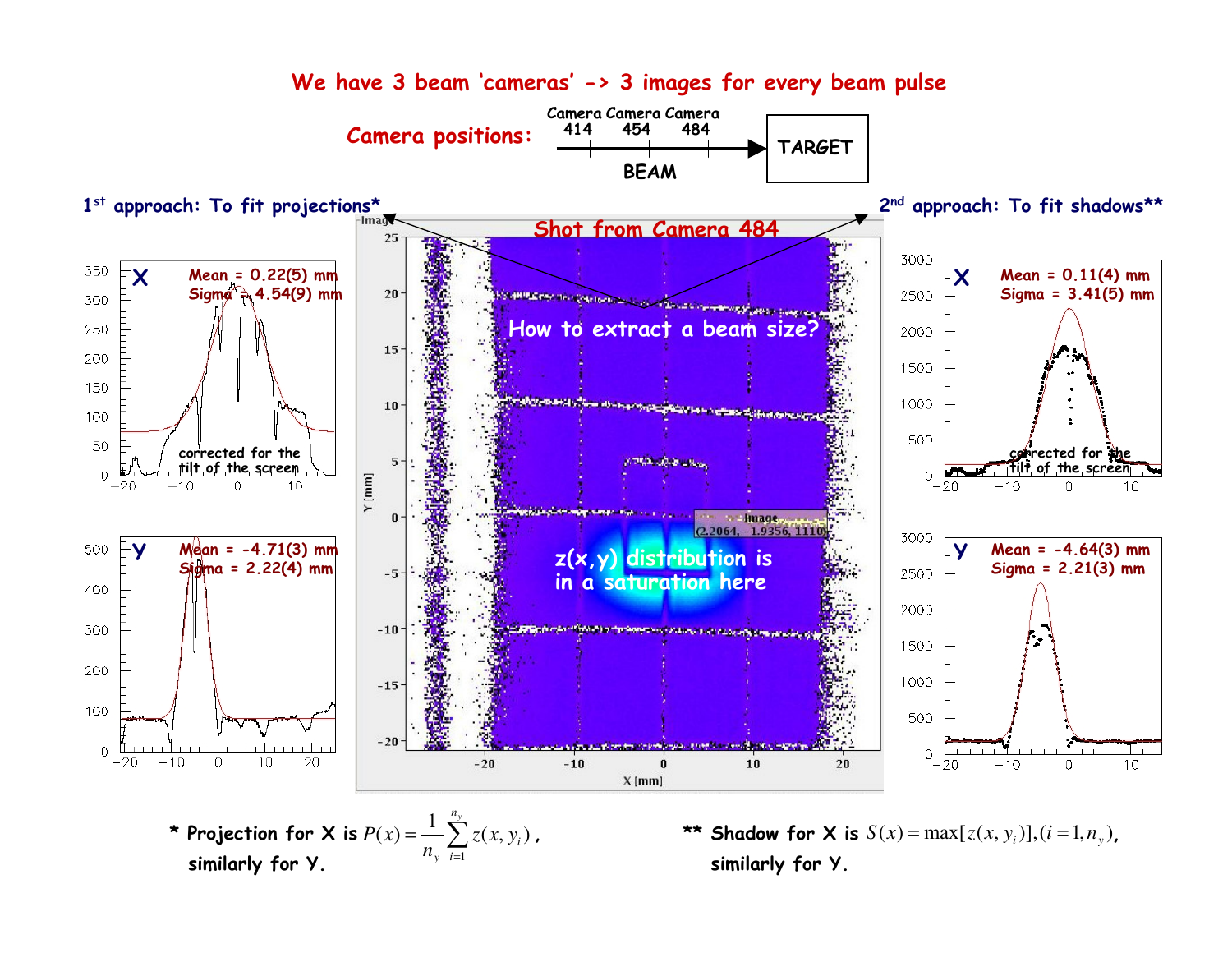Fitting: Projections



Simple fitting function: Gaussian + 'background'

Fitting algorithm (how to avoid gaps; how to choose initial value of the<br>'background' term, etc...) was based on the analysis of the 15-20 randomly<br>selected images (after this, completely 'blind' analysis -> no parameters

In total: 520 beam pulses\*  $\times$  3 cameras  $\times$  2 projections = 3120 distributions have been fitted

| Result: Table - ntuple (part of it shown below) |  |  |  |  |  |  |  |
|-------------------------------------------------|--|--|--|--|--|--|--|
|-------------------------------------------------|--|--|--|--|--|--|--|

|                                     |                      | Camera<br>414       |               |                          |                                 | Camera<br>454                       | Camera<br>484 |
|-------------------------------------|----------------------|---------------------|---------------|--------------------------|---------------------------------|-------------------------------------|---------------|
| Date<br>Time<br>(ddmmyyyy) (hhmmss) | <b>Amean</b><br>(mm) | $Sigma_{x}$<br>(mm) | mean)<br>(mm) | $S_{\text{igm}}$<br>(mm) | $\lambda_{\text{mean}}$<br>(mm) | $Sigma_{x}$<br>mean<br>(mm)<br>(mm) |               |
| 115919<br>11112007                  | 9.164                | 6.153               | 6.468         | 5.999                    | $-1.205$                        | $-10.317$<br>6.541                  |               |
| 122348<br>11112007                  | 9.204                | 6.081               | 5.331         | 5.723                    | $-1.234$                        | 6.671<br>$-10.043$                  |               |
| 123724<br>11112007                  | 9.851                | 5.720               | 5.490         | 4.750                    | $-0.695$                        | 5.703<br>$-10.521$                  |               |
| 124959<br>11112007                  | 10.288               | 5.508               | 5.880         | 3.615                    | 0.270                           | 4.599<br>$-10.108$                  |               |
| 125201<br>11112007                  | 7.971                | 6.342               | 6.038         | 3.678                    | 3.236                           | $-10.015$<br>3.448                  |               |
| 125545<br>11112007                  | 12.105               | 4.446               | 5.808         | 3.516                    | $-1.036$                        | 5.781<br>$-10.194$                  |               |
| 125829<br>11112007                  | 13.043               | 3.803               | 5.821         | 3.545                    | $-1.424$                        | $-10.246$<br>5.613                  |               |
| 130436<br>11112007                  | 8.399                | 6.587               | 6.164         | 3.939                    | 1.542                           | 4.026<br>$-10.022$                  | <br>          |
| 130618<br>11112007                  | 11.813               | 4.675               | 5.870         | 3.730                    | $-1.200$                        | 5.505<br>$-10.205$                  |               |
| 131023<br>11112007                  | 13.622               | 3.459               | 5.709         | 3.493                    | $-2.083$                        | 5.311<br>$-10.238$                  |               |
| 131549<br>11112007                  | 14.397               | 2.934               | 5.613         | 3.350                    | $-3.255$                        | $-10.263$<br>5.101                  |               |
|                                     |                      |                     |               |                          |                                 |                                     |               |

This will be used to reconstruct the Run number and to attach this table to the 'global' table  $\rightarrow$  with experimental results.

 $\blacktriangleright$  This will be used to recognize a shot with the 'suspicious' fitting result and to fit it 'manually'.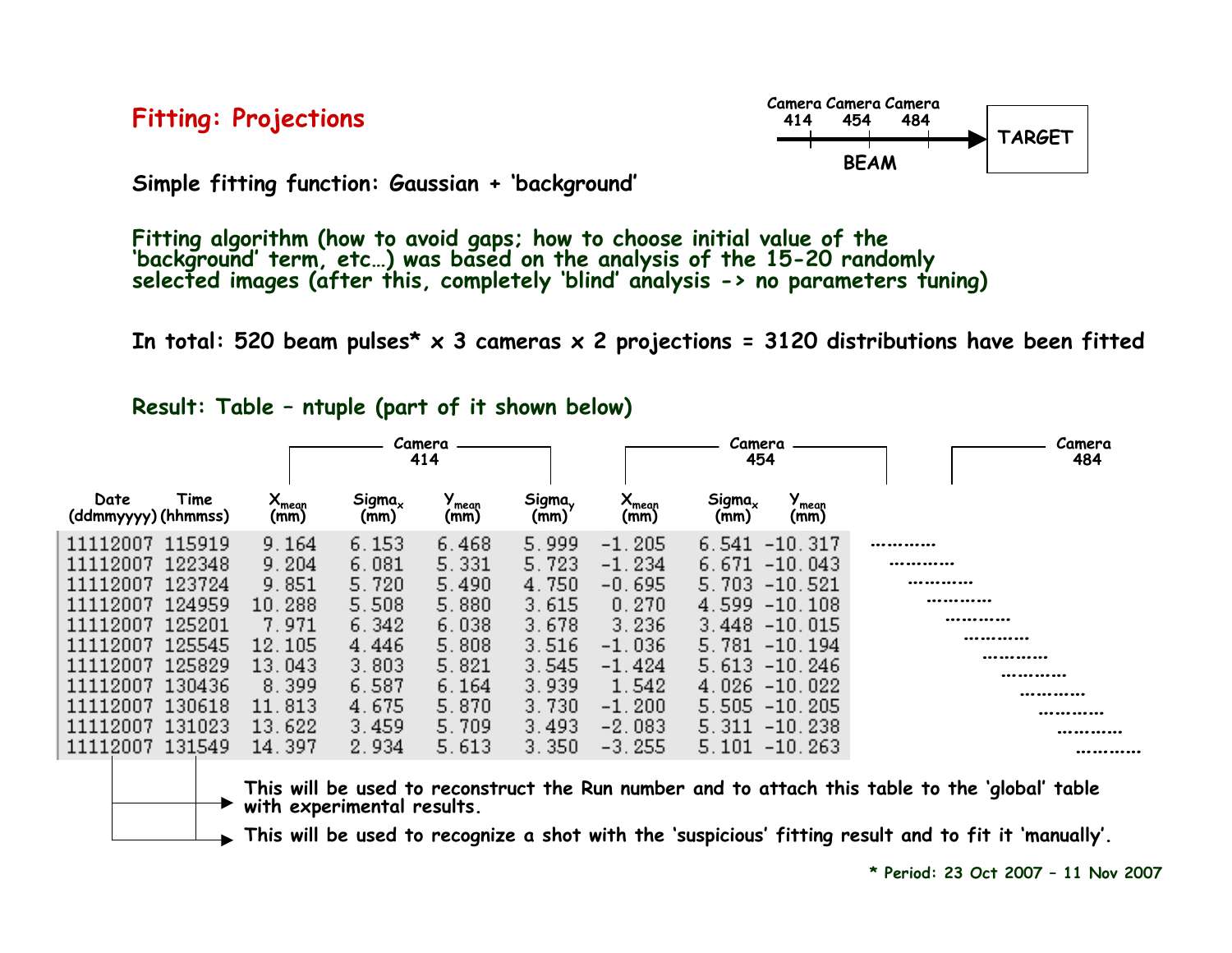

Distributions of the Gaussian means

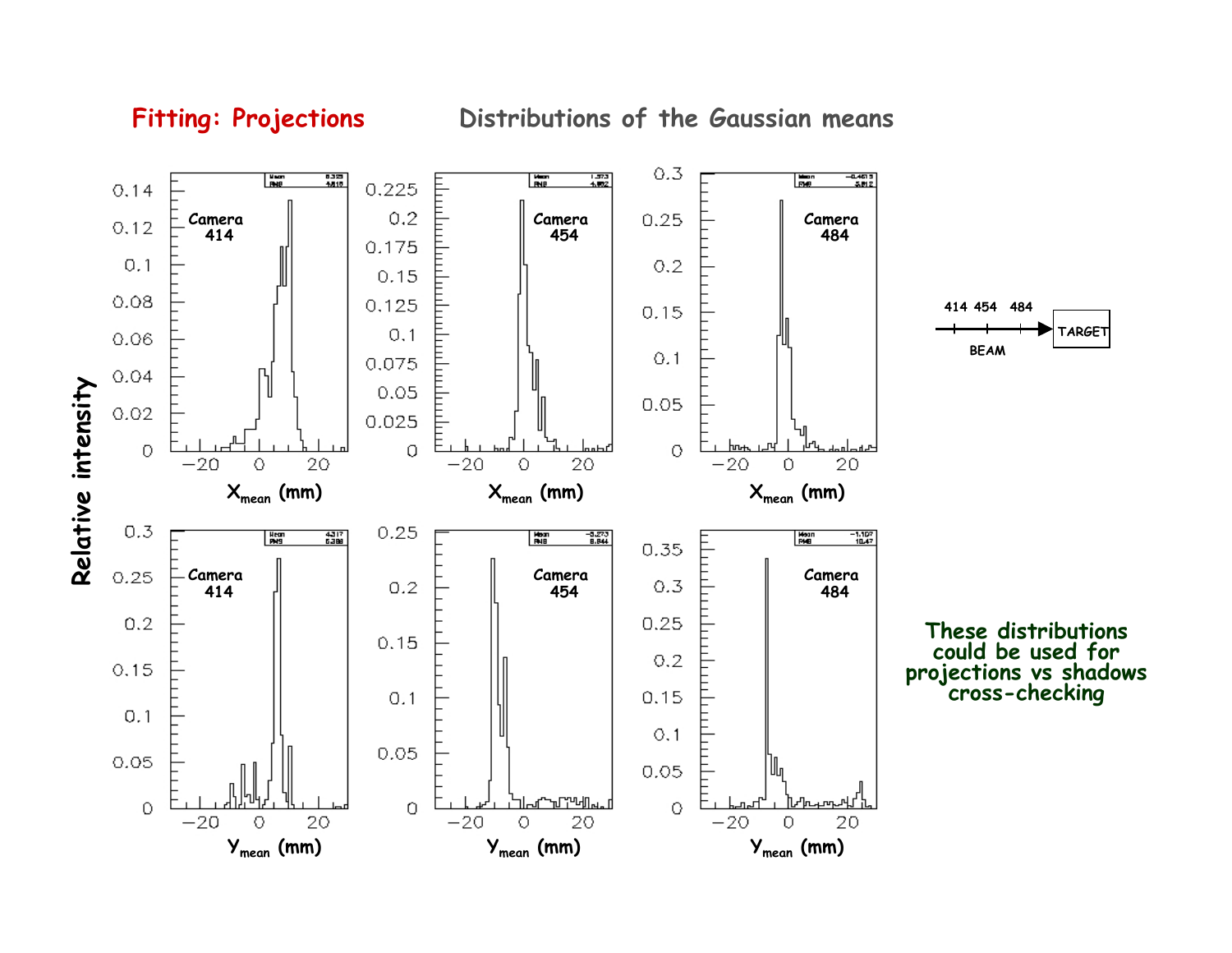

### Fitting: Projections

Distributions of the Gaussian sigmas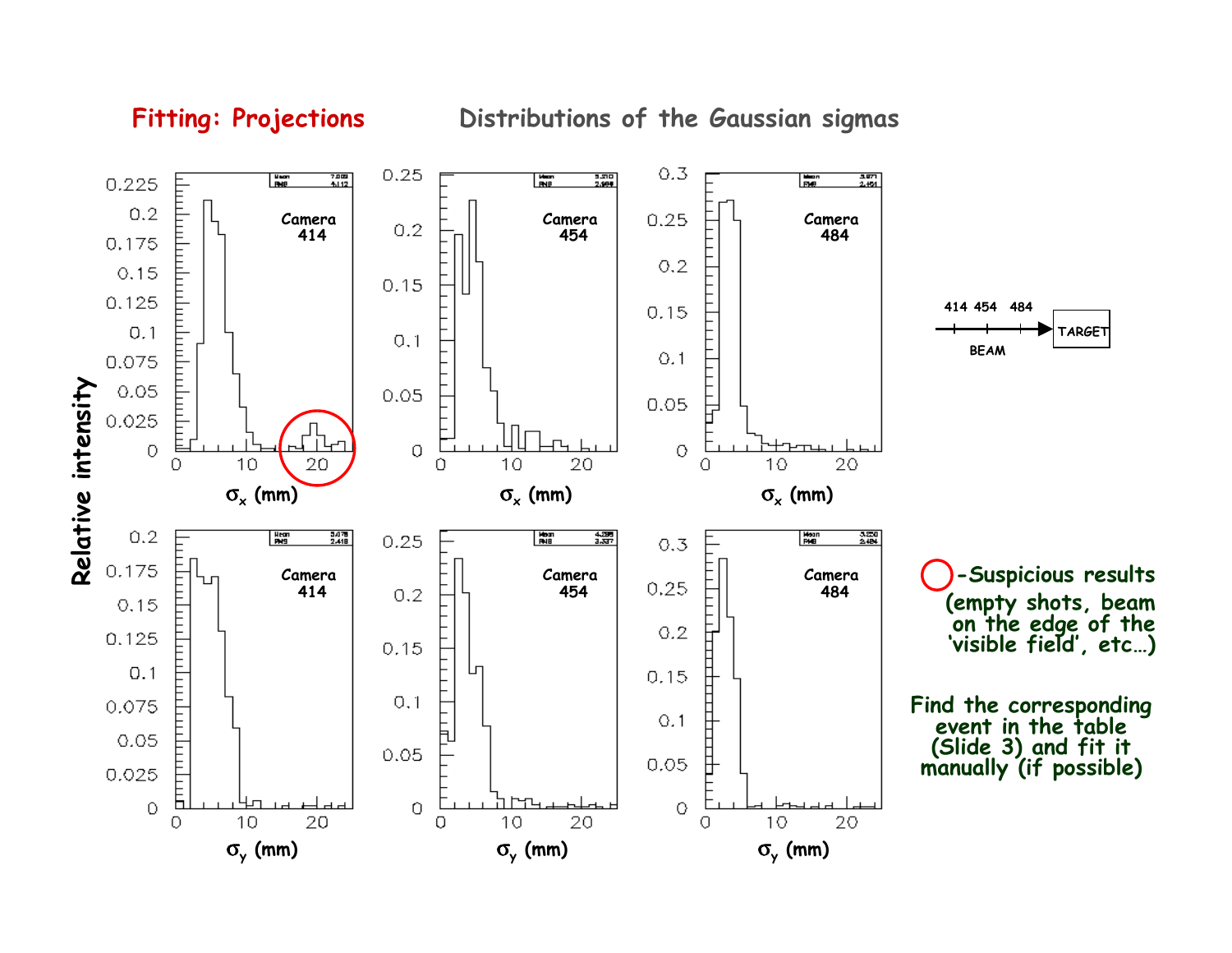